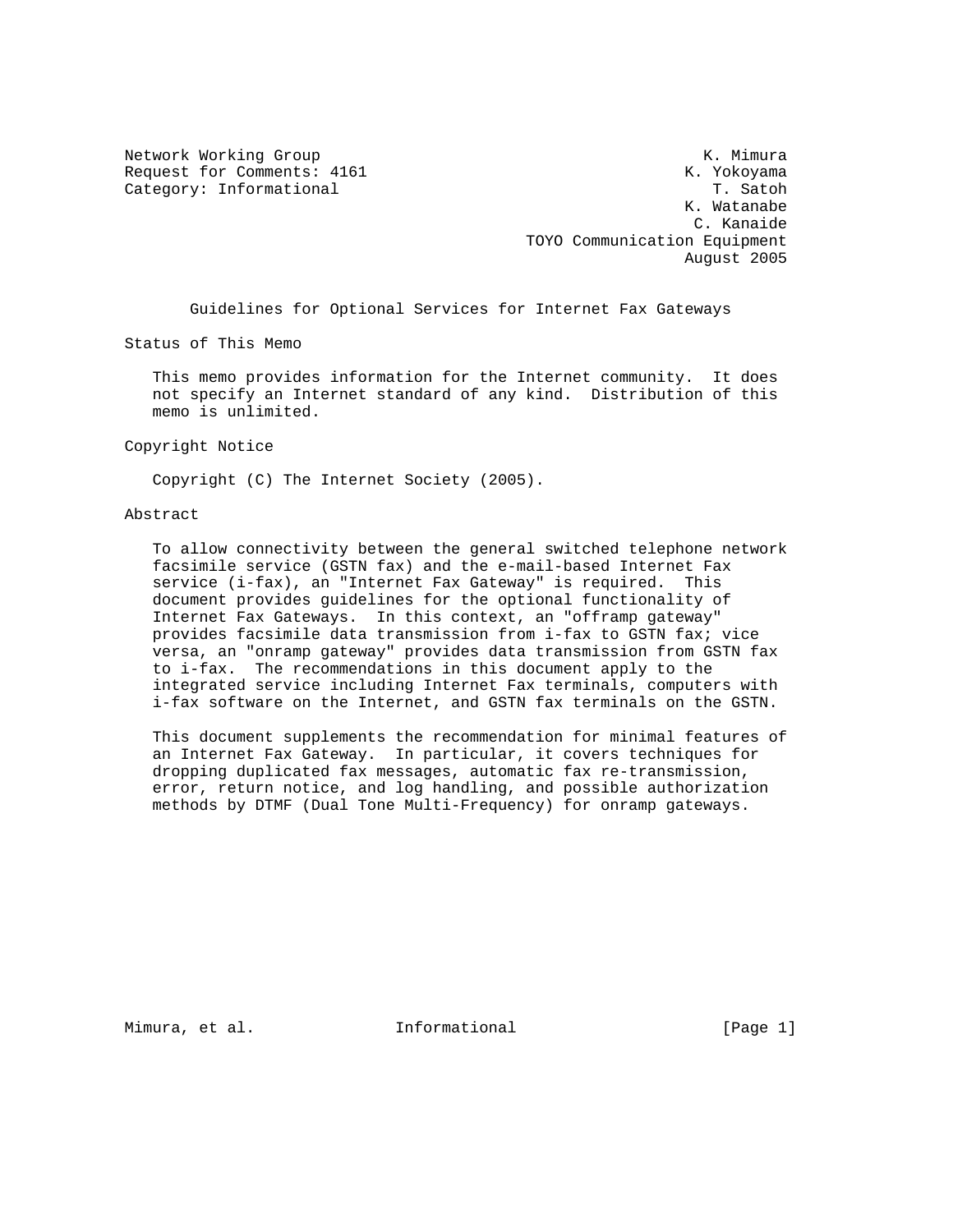1. Introduction

 An Internet Fax Gateway can be classified as either an offramp gateway or an onramp gateway. This document provides guidelines for optional services and examples of Internet Fax Gateway operations. In particular, it covers techniques for dropping duplicated fax messages, automatic fax re-transmission, error, return notice, and log handling, and possible authorization methods by DTMF (Dual Tone Multi-Frequency) for onramp gateways.

 A more detailed definition of onramps and offramps is provided in [1]. Recommended behaviors for Internet Fax Gateway functions are defined in [15].

 This document provides recommendations only for the specific cases hereunder:

- 1) the operational mode of the Internet Fax is "store and forward", as defined in Section 2.5 of [1].
- 2) The format of image data is the data format defined by "simple mode" in [16].

 This document does not apply to the gateway functions for "real-time Internet Fax", as described and defined in [18].

1.1. Key Words

 The key words "MUST", "SHOULD", "SHOULD NOT", and "MAY" in this document are to be interpreted as described in [17].

- 2. Optional Services for an Offramp Gateway
- 2.1. Drop Duplicated GSTN Fax Transmission

 Electronic mail transport agents (MTA) deliver an Internet Fax message into either the recipient's mailbox or an offramp gateway mailbox. Hence, the message is retrieved for further action, which in the case of the offramp gateway, will result in its delivery to the GSTN fax service.

 The offramp gateway mailbox will thus receive all messages which the gateway will process, regardless of their final, distinct GSTN destinations. As such, addresses like

 Fax=+12224567654@example.com Fax=+38155234578@example.com Fax=+3904567437777@example.com

Mimura, et al. **Informational** [Page 2]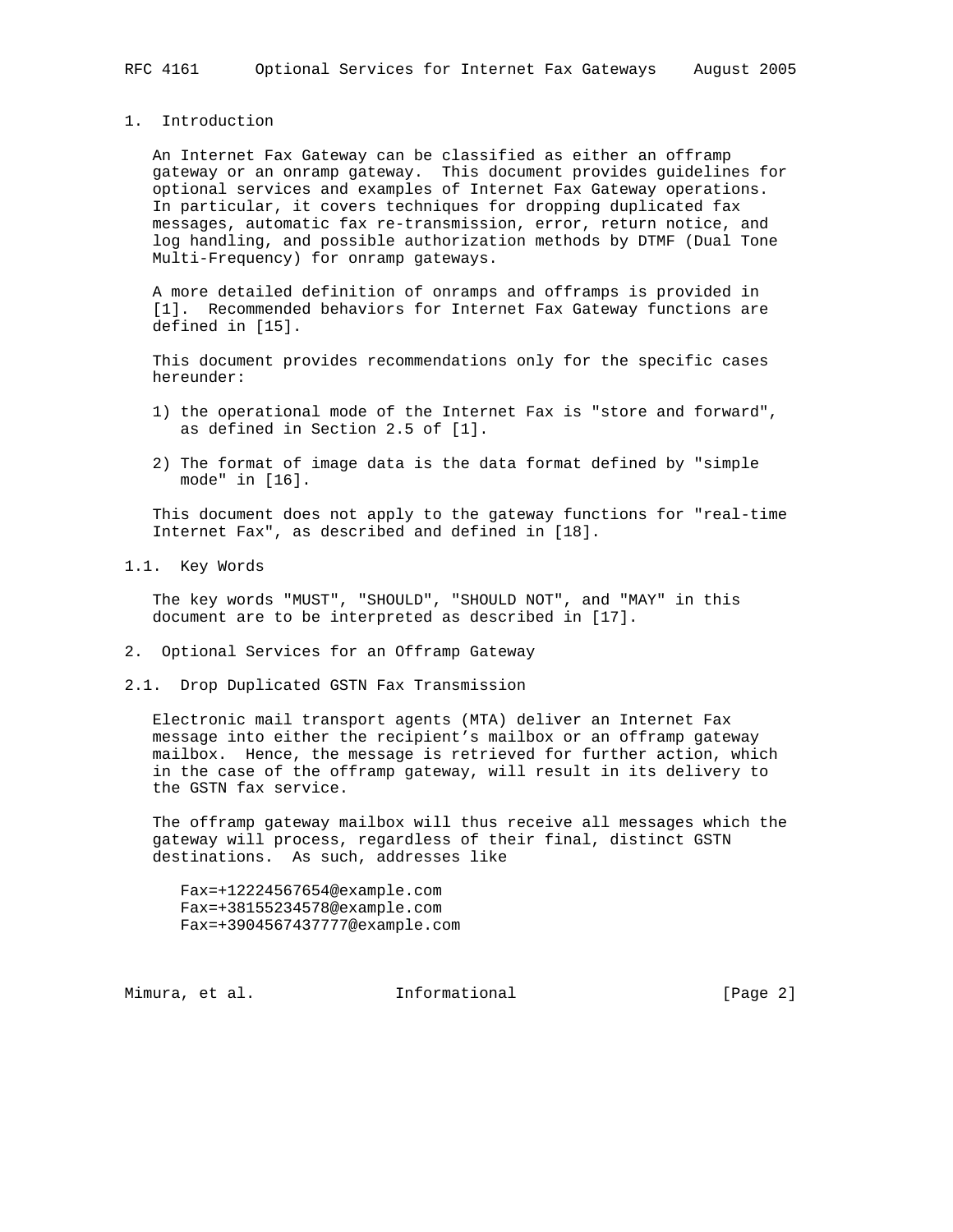will all end up in the offramp gateway mailbox corresponding to the "example.com" domain.

 However, the handling of e-mail messages (including those of Internet Faxes) that contain more than one recipient, but are directed to the same final MTA, can be different, depending on the MTA configuration or features. A single message with multiple recipients in the SMTP envelope [19] is likely to be the most common case on the mail transport system, but it may happen that multiple copies of the same message are transmitted, one per recipient. Or it may happen that the final MTA is set to deliver a separate copy of the message per recipient into the final mailbox, supposing it is delivering messages to real mailboxes of distinct endusers.

 Thus, it may happen that the offramp gateway receives multiple copies of the same Internet Fax message that is to be delivered to different GSTN destinations, which are listed together and repeatedly in the e-mail message headers [20] of the Internet Fax. In such cases, the offramp gateway SHOULD implement techniques to avoid duplicate or multiple transmission over GSTN of the same fax message to the same recipient.

 Here are some possible, but non-exclusive, examples of these techniques.

2.1.1. SMTP Envelope Addresses Check

 Using the SMTP [19] envelope destination address given in the "RCPT TO" field is usually the best technique to ensure that a received message is delivered to that address, and to avoid duplicate deliveries.

 If the offramp gateway has the "RCPT TO" information still available during processing, then it MUST use it to determine the recipients over GSTN fax service.

2.1.2 Message-ID Check

 If the SMTP "RCPT TO" information is not available (for example, in the case where the offramp gateway retrieves messages from its mailbox using either POP [21] or IMAP [22]), the message header "Message-ID" (see [20]) MAY be used to check if a message has already been processed, and hence avoid retransmission to all its GSTN recipients handled by the offramp gateway.

Mimura, et al. **Informational** [Page 3]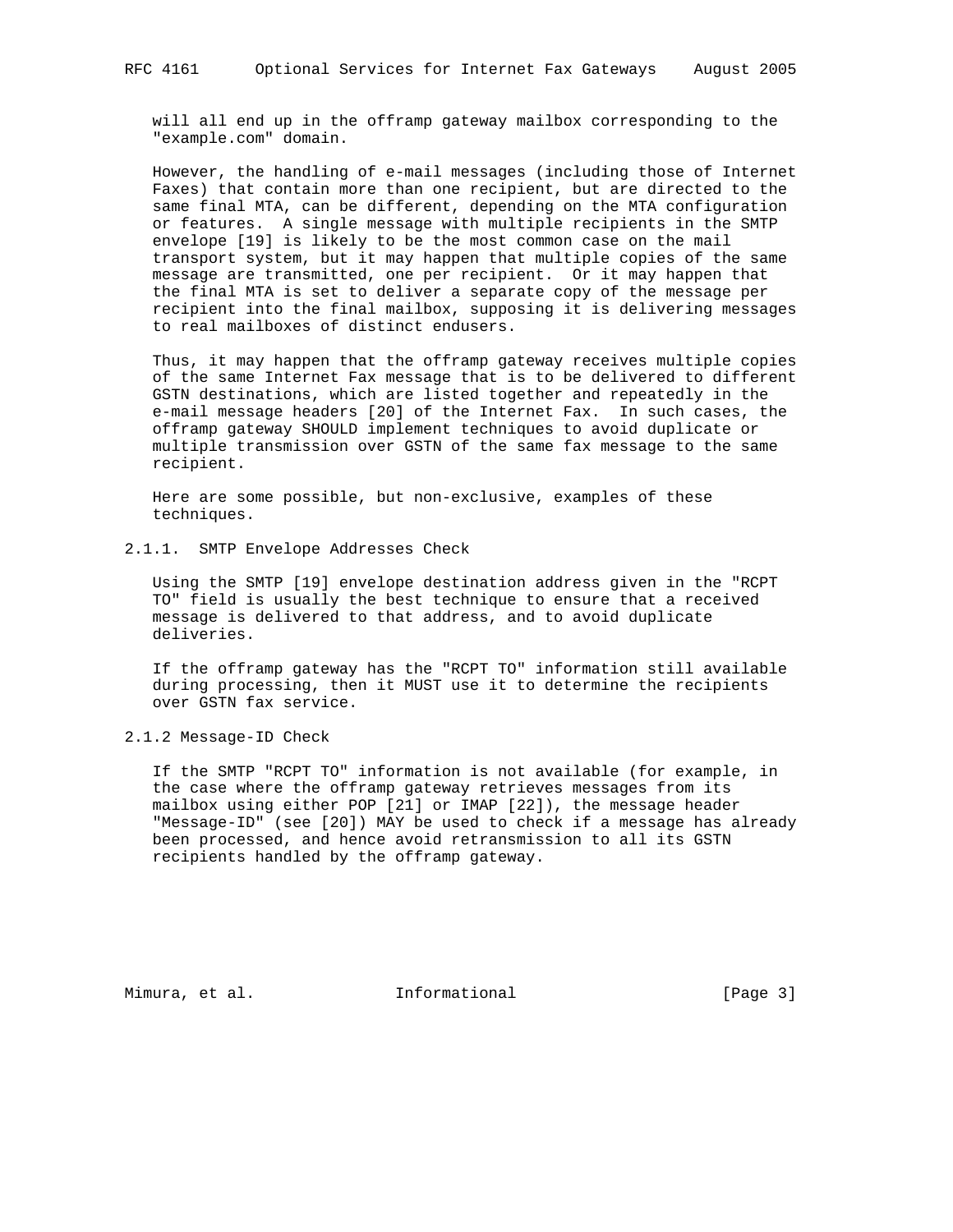### 2.2. Error Handling

## 2.2.1. Recoverable Errors

 Recoverable errors that happen during GSTN transmission are those where there is good chance that the error may not occur at the next attempt. This category includes "busy signal", "no line/carrier signal", etc.

 For all these errors, the offramp gateway SHOULD re-queue the message and perform a retransmission attempt later on, as specified in Section 2.3.

2.2.2. Non-Recoverable Errors

 If the error that occurs during GSTN transmission is likely non recoverable, the offramp gateway SHOULD NOT attempt retransmission, and an error Message Delivery Notification (MDN) with appropriate error codes MUST be generated for the Internet Fax message sender. Examples of non-recoverable errors include paper-related errors (such as a jam, an empty tray, etc.) at a remote device, no response from a remote destination, voice response errors, data modem response errors, and stop event errors.

2.3. Automatic Re-Transmission Handling

 An offramp gateway SHOULD implement a function that automatically tries to send facsimile data again if recoverable delivery failure occurs. If this function is implemented, then:

- the retry times and retry interval MAY be specified as options by the administrator of the offramp gateway;
- any error return notice SHOULD be sent only when the maximum number of retries has been completed without success;
- if transmission is suspended due to an error, then the subsequent transmission attempt SHOULD avoid retransmitting the pages already delivered successfully, if any.
- 2.4. Multiple Return Notice Handling

 An offramp gateway can receive an Internet Fax for delivery to multiple GSTN recipients. If errors occur, which require the Internet Fax sender to be informed about them, or if the Internet Fax sender requested delivery notifications, then the offramp gateway has various ways to handle these multiple return notices:

Mimura, et al. **Informational** [Page 4]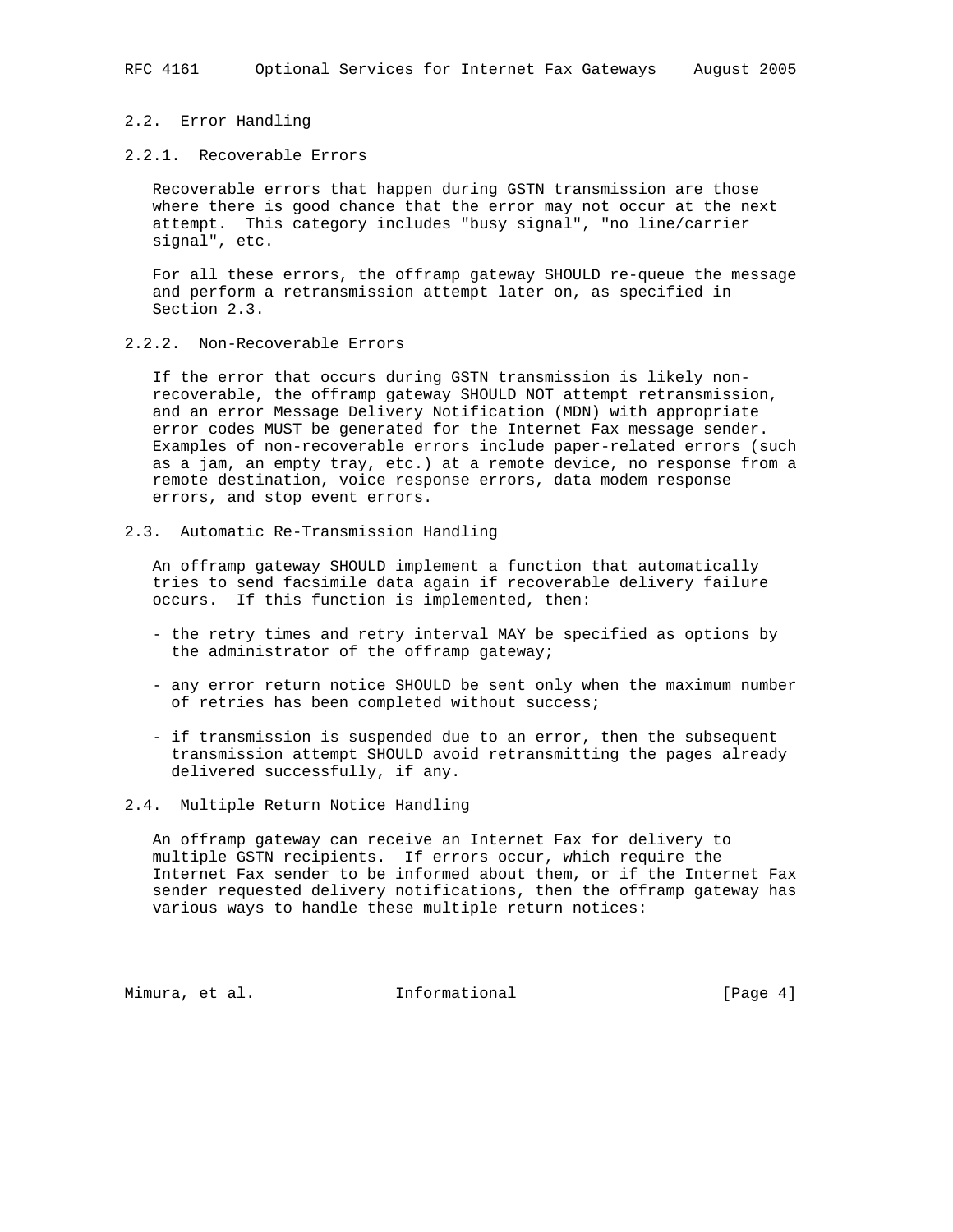- 1) An offramp gateway sends a return notice as soon as an error or a successful delivery occurs, per single GSTN recipient.
- 2) An offramp gateway gathers all information about the message, but sends a return notice only after all or a number of GSTN recipients have been handled (successfully or not).

 If Case 2 is implemented, then the offramp gateway MAY also choose to send separate success and failure notices, or to limit the number of GSTN recipients handled per single return note (for example, no more than 10 recipients per return note).

2.5. Handling Transmission Errors for a Return Notice

 When an offramp gateway fails in the transmission of a return notice, the Internet Fax Gateway SHOULD process the notice in either of the following ways:

- 1) The return notices SHOULD be re-queued, and delivery retried later. The number of retry attempts and the time interval between them MAY be a feature configured by the offramp gateway administrator. This is the preferred method to implement; however, if all the retransmission attempts fail, processing SHOULD continue as in Case 2.
- 2) If the gateway does not have enough capabilities to handle notice re-queuing, but has a log information preservation function, the error information SHOULD be recorded to a log, and processing SHOULD end. At this time, the administrator of the gateway system SHOULD be notified of these errors using a specific method (for example, by an e-mail message).
- 3) If the gateway does not even have a log information preservation function, the administrator SHOULD be notified about the failure (for example, via an e-mail message), and processing SHOULD end.
- 2.6. Offramp Gateway Log

 An offramp gateway SHOULD have a function that keeps information listed as a log, either specific to the fax gateway or in a log file that exists locally on the gateway or remotely. If the fax gateway or the remote system are equipped with recording media, the log information SHOULD be saved as a log file. As a last resort, if no recording media are available, the log MAY be printed.

Mimura, et al. **Informational** [Page 5]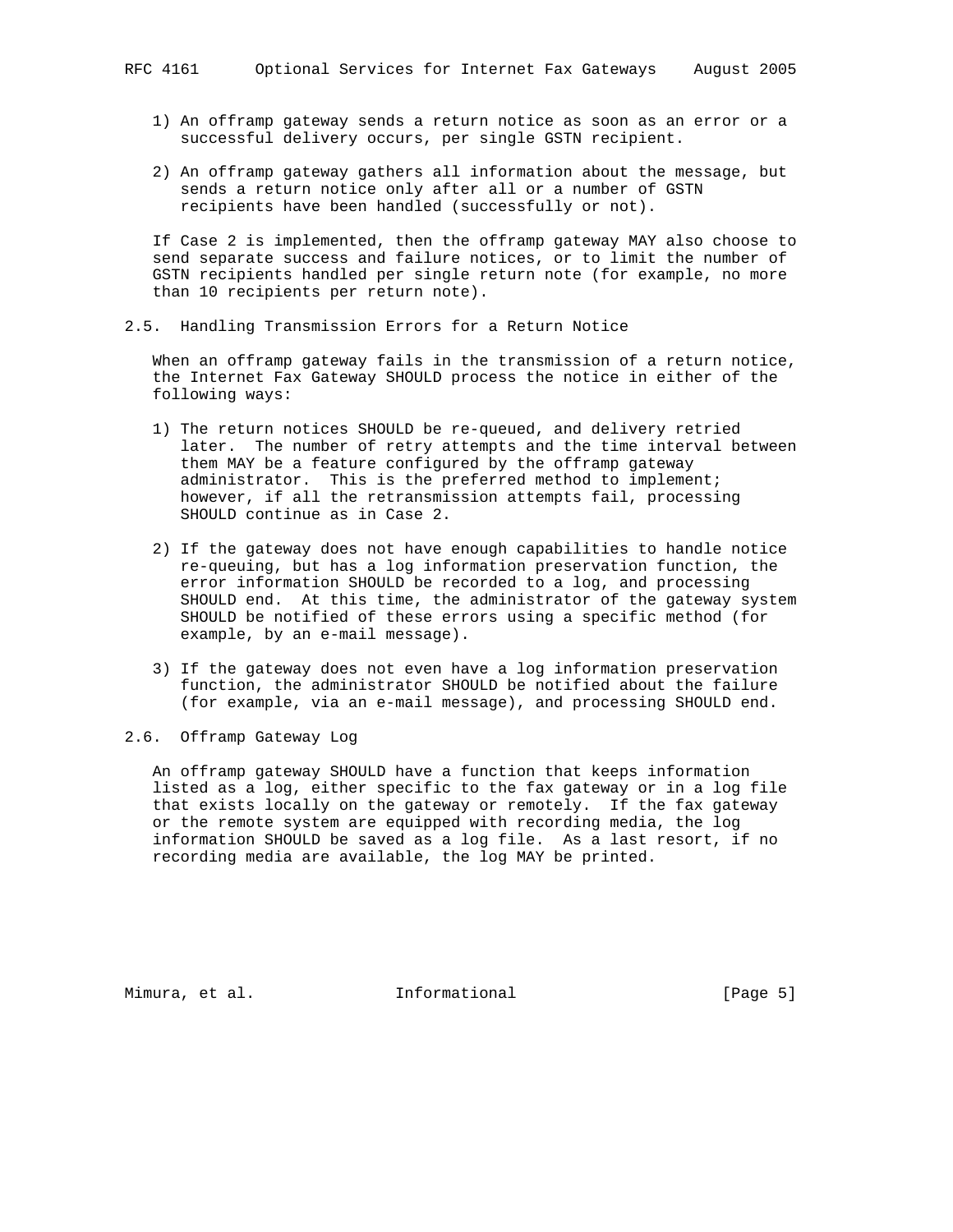The information listed in the log MAY be the following:

- Date and time when the Internet Fax is received
- Sender address
- Recipient address(es)
- Start date and time of transmission over GSTN
- End date and time of transmission over GSTN
- Number of actually transmitted pages
- Number of actually transmitted bytes
- Fax resolution used
- Error codes/text that occurred during transmission
- Number of transmission attempts (retries)
- Date and time of transmission of the (eventual) delivery notice
- 3. Optional Services for an Onramp Gateway
- 3.1. Examples of User Authorization

 An onramp gateway MAY have a user authorization function to confirm that the user is authorized to transmit a facsimile into the Internet fax service. For example, user authorization may be accomplished by getting a user ID and password received by DTMF, or via a local authorization table based on the GSTN caller-ID. The following subsections give some possible examples, but other methods are also possible.

3.1.1. Authorization via GSTN Caller-ID

 The most simple method to authenticate and authorize a GSTN fax service user is to use the GSTN caller-ID. If available, in fact, the caller-ID is generated by the GSTN network service itself, and it is quite difficult to produce fake caller-IDs. In other words, the security related to this authentication method relies on the confidence that the GSTN caller-ID service is secure by itself.

 The GSTN sender MAY be authorized via a lookup into a table managed by the onramp gateway administrator, via complete or partial (wildcard) matches.

3.1.2. Authorization via GSTN Fax "Station ID"

 During the initial GSTN fax service negotiation, the sender fax can send various information to the onramp gateway, including the "station ID" alphanumeric string. This string MAY be used to transmit authentication and authorization information for subsequent lookup by the onramp gateway. Thus, user ID and an eventual password MAY be sent inside this string.

Mimura, et al. **Informational** [Page 6]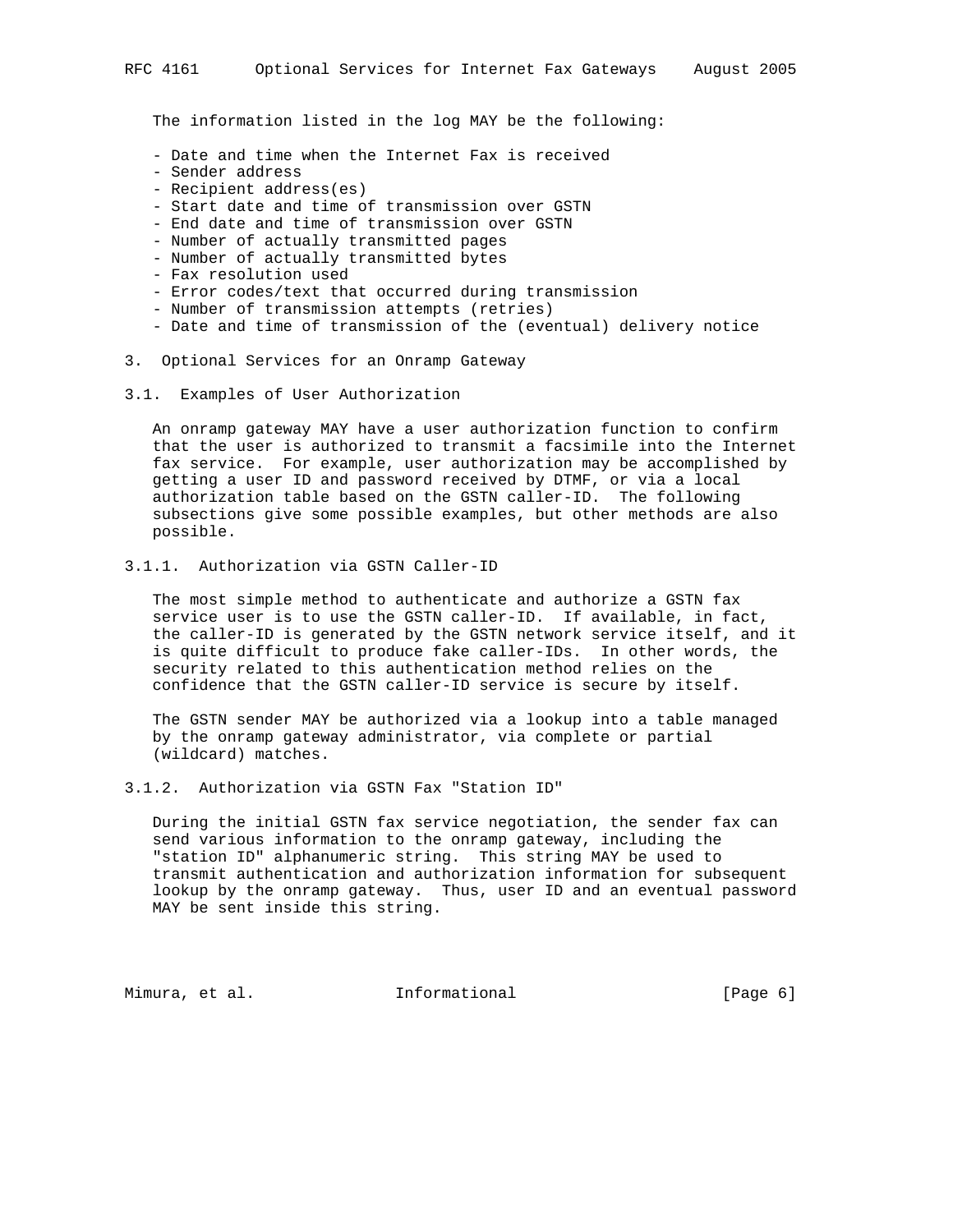However, if used as the only authentication, this method is much less secure than the caller-ID one because the user of the calling GSTN station can decide which string to send, and the string travels in clear form over the GSTN. Given this security warning, this method allows more flexibility to the GSTN user: in fact, it is not tied to a single GSTN fax terminal, and authorization can be obtained from anywhere, provided the sender has the possibility to configure the "station ID" on the device being used.

 A combination of caller-ID and station ID checks MAY, on the other hand, result in a greatly improved level of security.

## 3.1.3. Authorization via DTMF

 An onramp gateway MAY implement the Authorization function by requesting that a user ID and password information are sent over GSTN via DTMF. For example, this function MAY be accomplished by requesting that the DTMF information is sent immediately after the connection over GSTN is established, before starting the GSTN fax negotiation; but other methods are also possible.

3.2. Onramp Gateway Log

 An onramp gateway SHOULD have a function that keeps information listed as a log, either specific to the fax gateway or in a log file that exists locally on the gateway or remotely. If the fax gateway or the remote system are equipped with recording media, the log information SHOULD be saved as a log file. As a last resort, if no recording media are available, the log MAY be printed.

The information listed in the log MAY be the following:

- Start date and time of transmission from GSTN
- End date and time of transmission from GSTN
- Number of actually received pages
- Number of actually received bytes
- Fax resolution used
- Sender address (if available)
- Recipient address(es)
- Date and time when the Internet Fax is sent
- Error codes/text that occurred during Internet Fax transmission
- Number of transmission attempts (retries)
- Date and time of transmission of the (eventual) delivery notice

Mimura, et al. **Informational** [Page 7]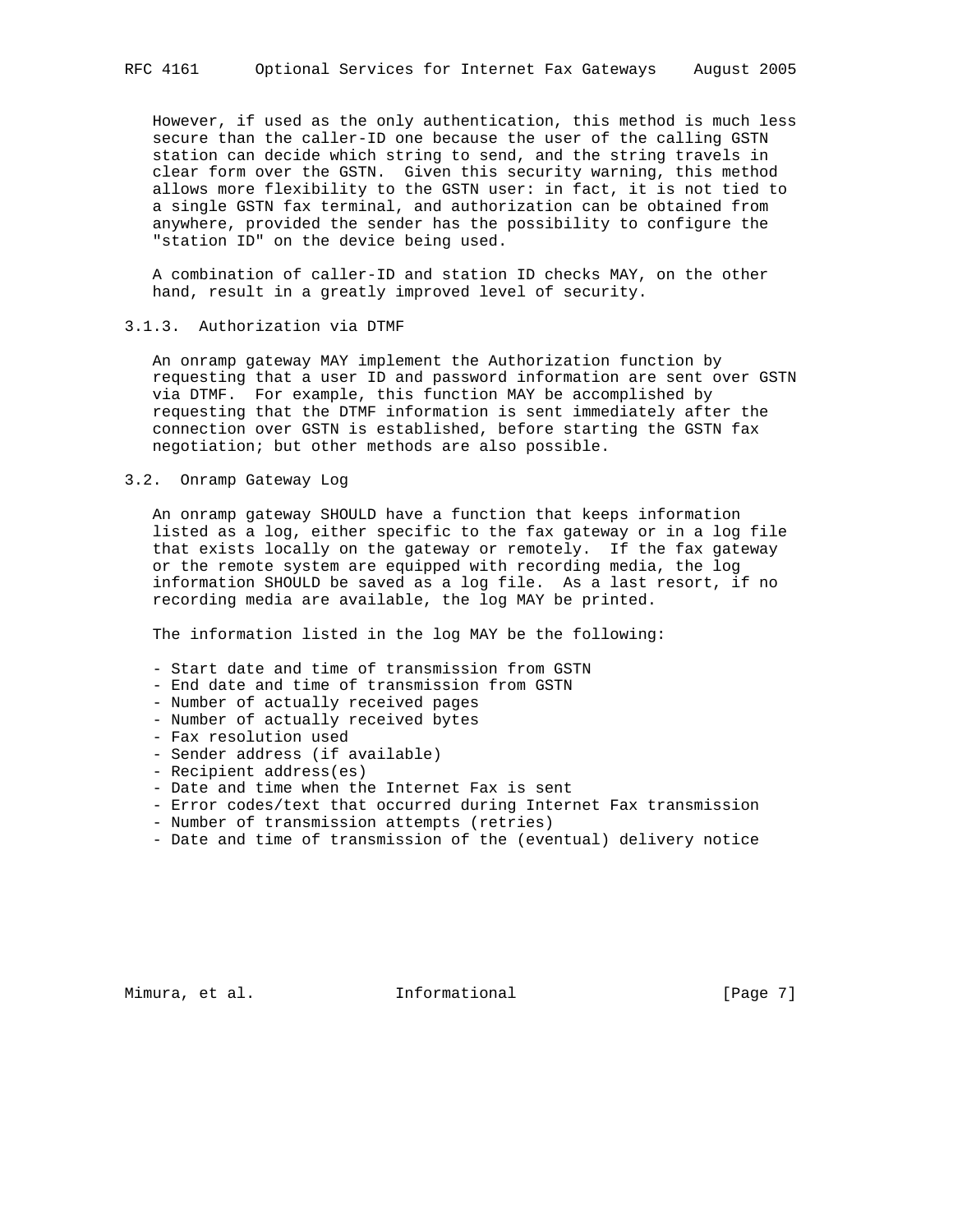# 4. Security Considerations

 Refer to Section 3.1 ("User Authorization") for authentication for an onramp gateway. In particular, sending user IDs and passwords in clear, as described in Section 3.1.2, can pose high security risks, and thus is NOT RECOMMENDED.

 S/MIME [2][11][12][13][14] and OpenPGP [3][10] can also be used to encrypt an Internet Fax message. A signed or encrypted message is protected while transported along the network; however, when a message reaches an Internet Fax Gateway, either onramp or offramp, this kind of protection cannot be applied anymore. In this situation, security must rely on trusted operations of the gateway itself. A gateway might have its own certificate/key to improve security operations when sending Internet Faxes, but, as with any gateway, it breaks the end-to-end security pattern of both S/MIME and OpenPGP.

 Other security mechanisms, like IPsec [4][5][6][7][8] or TLS [9] also do not ensure a secure gateway operation.

 Denial-of-service attacks are beyond the scope of this document. Host compromise caused by flaws in the implementation is beyond the scope of this document.

5. Acknowledgments

 Thanks to Claudio Allocchio (Consortium GARR, Italy) for its final review of this document, and for contributing the authorization and security sections of this document.

- 6. References
- 6.1. Informative References
	- [1] Masinter, L., "Terminology and Goals for Internet Fax", RFC 2542, March 1999.
	- [2] Housley, R., "Cryptographic Message Syntax (CMS)", RFC 3852, July 2004.
	- [3] Callas, J., Donnerhacke, L., Finney, H., and R. Thayer, "OpenPGP Message Format", RFC 2440, November 1998.
	- [4] Kent, S. and R. Atkinson, "Security Architecture for the Internet Protocol", RFC 2401, November 1998.

Mimura, et al. **Informational** [Page 8]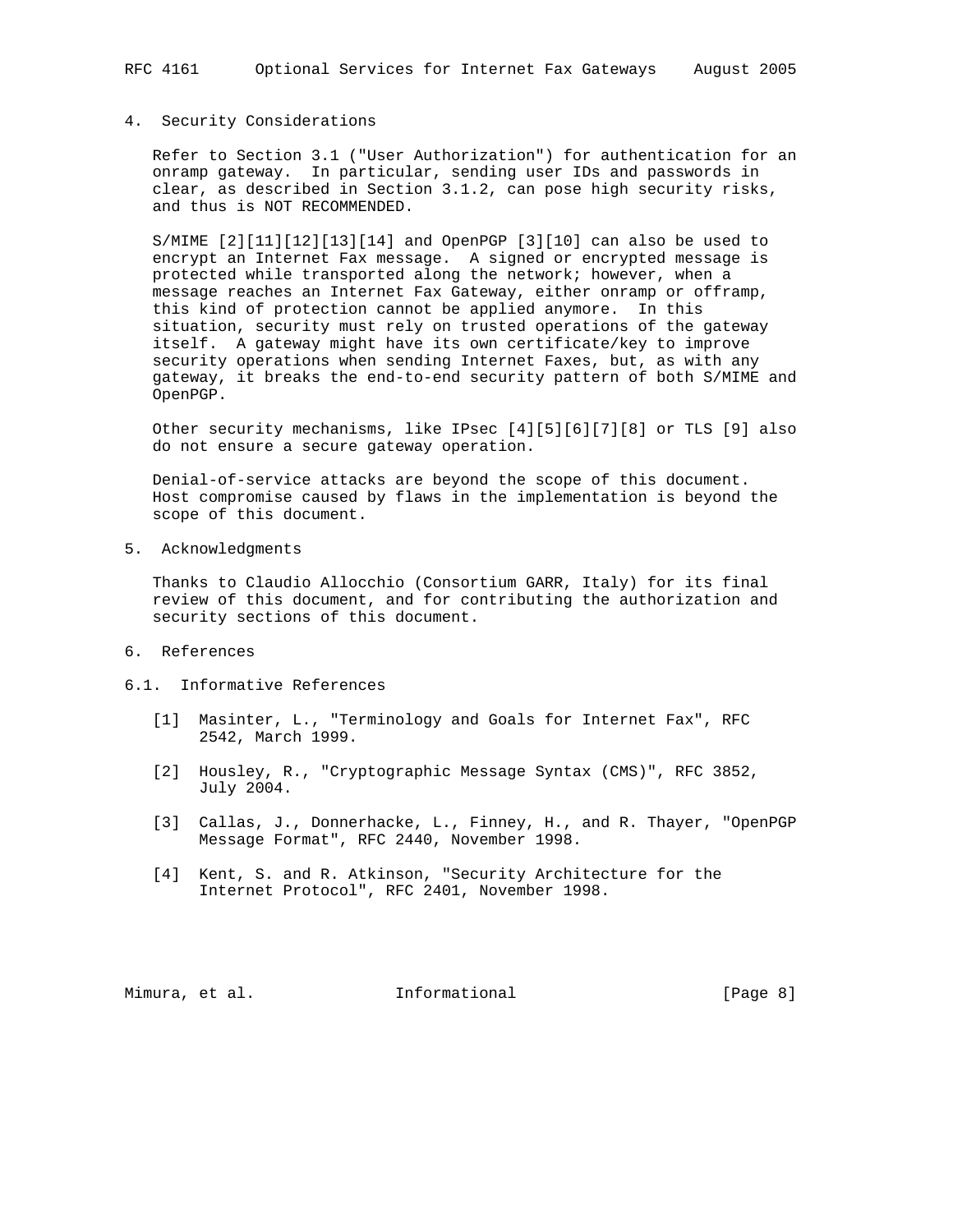- [5] Kent, S. and R. Atkinson, "IP Authentication Header", RFC 2402, November 1998.
- [6] Ramakrishnan, K., Floyd, S., and D. Black, "The Addition of Explicit Congestion Notification (ECN) to IP", RFC 3168, September 2001.
- [7] Piper, D., "The Internet IP Security Domain of Interpretation for ISAKMP", RFC 2407, November 1998.
- [8] Thayer, R., Doraswamy, N., and R. Glenn, "IP Security Document Roadmap", RFC 2411, November 1998.
- [9] Blake-Wilson, S., Nystrom, M., Hopwood, D., Mikkelsen, J., and T. Wright, "Transport Layer Security (TLS) Extensions", RFC 3546, June 2003.
- [10] Elkins, M., Del Torto, D., Levien, R., and T. Roessler, "MIME Security with OpenPGP", RFC 3156, August 2001.
- [11] Rescorla, E., "Diffie-Hellman Key Agreement Method", RFC 2631, June 1999.
- [12] Ramsdell, B., "Secure/Multipurpose Internet Mail Extensions (S/MIME) Version 3.1 Certificate Handling", RFC 3850, July 2004.
- [13] Ramsdell, B., "Secure/Multipurpose Internet Mail Extensions (S/MIME) Version 3.1 Message Specification", RFC 3851, July 2004.
- [14] Hoffman, P., "Enhanced Security Services for S/MIME", RFC 2634, June 1999.

## 6.2. Normative References

- [15] Mimura, K., Yokoyama, K., Satoh, T., Kanaide, C., and C. Allocchio, "Internet Fax Gateway Requirements", RFC 4160, August 2005.
- [16] Toyoda, K., Ohno, H., Murai, J., and D. Wing, "A Simple Mode of Facsimile Using Internet Mail", RFC 3965, December 2004.
- [17] Bradner, S., "Key words for use in RFCs to Indicate Requirement Levels", BCP 14, RFC 2119, March 1997.
- [18] "Procedures for real-time Group 3 facsimile communication over IP networks", ITU-T Recommendation T.38, June 1998.

Mimura, et al. Informational [Page 9]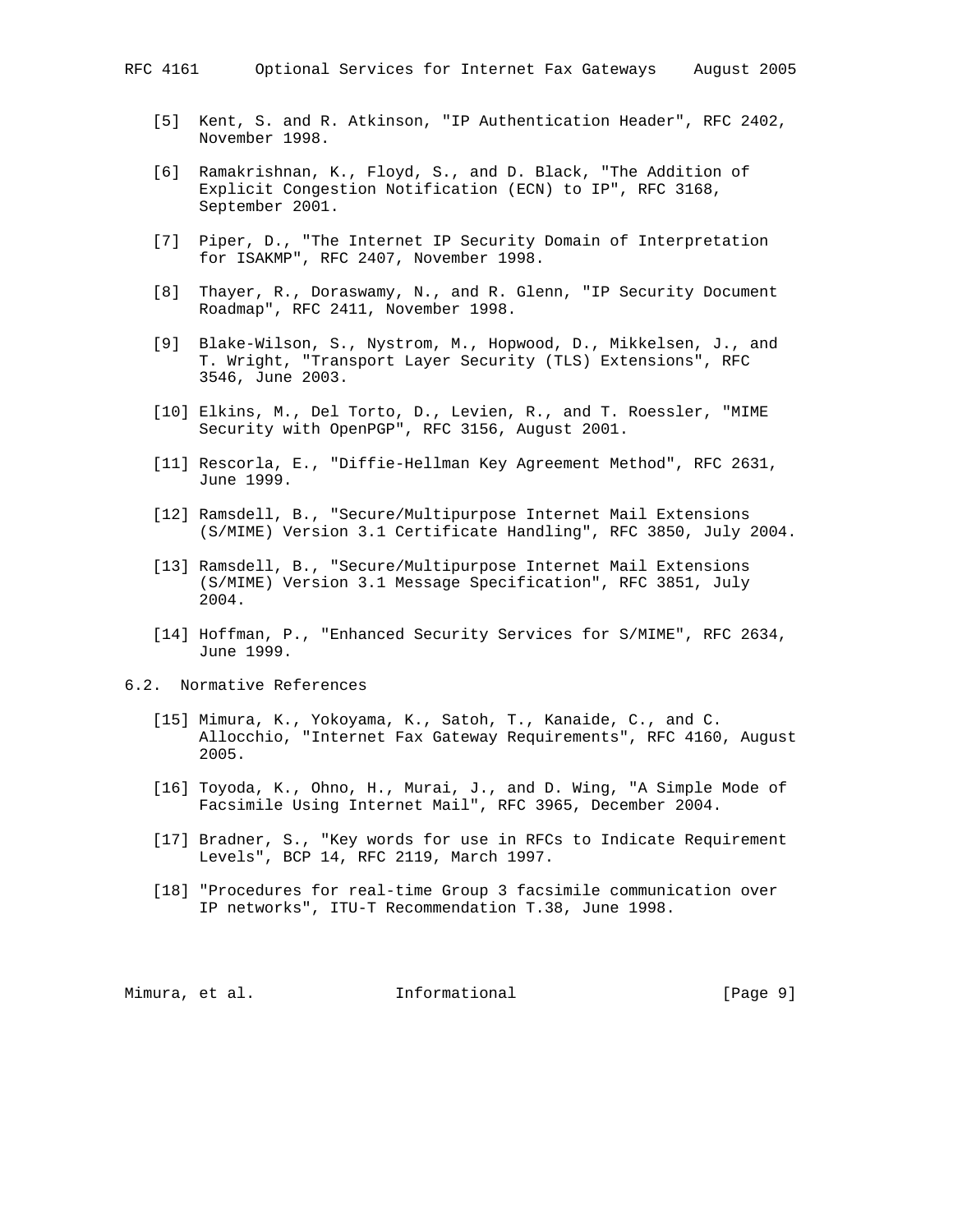- [19] Klensin, J., "Simple Mail Transfer Protocol", RFC 2821, April 2001.
- [20] Resnick, P., "Internet Message Format", RFC 2822, April 2001.
- [21] Myers, J. and M. Rose, "Post Office Protocol Version 3", STD 53, RFC 1939, May 1996.
- [22] Crispin, M., "Internet Message Access Protocol Version 4rev1", RFC 3501, March 2003.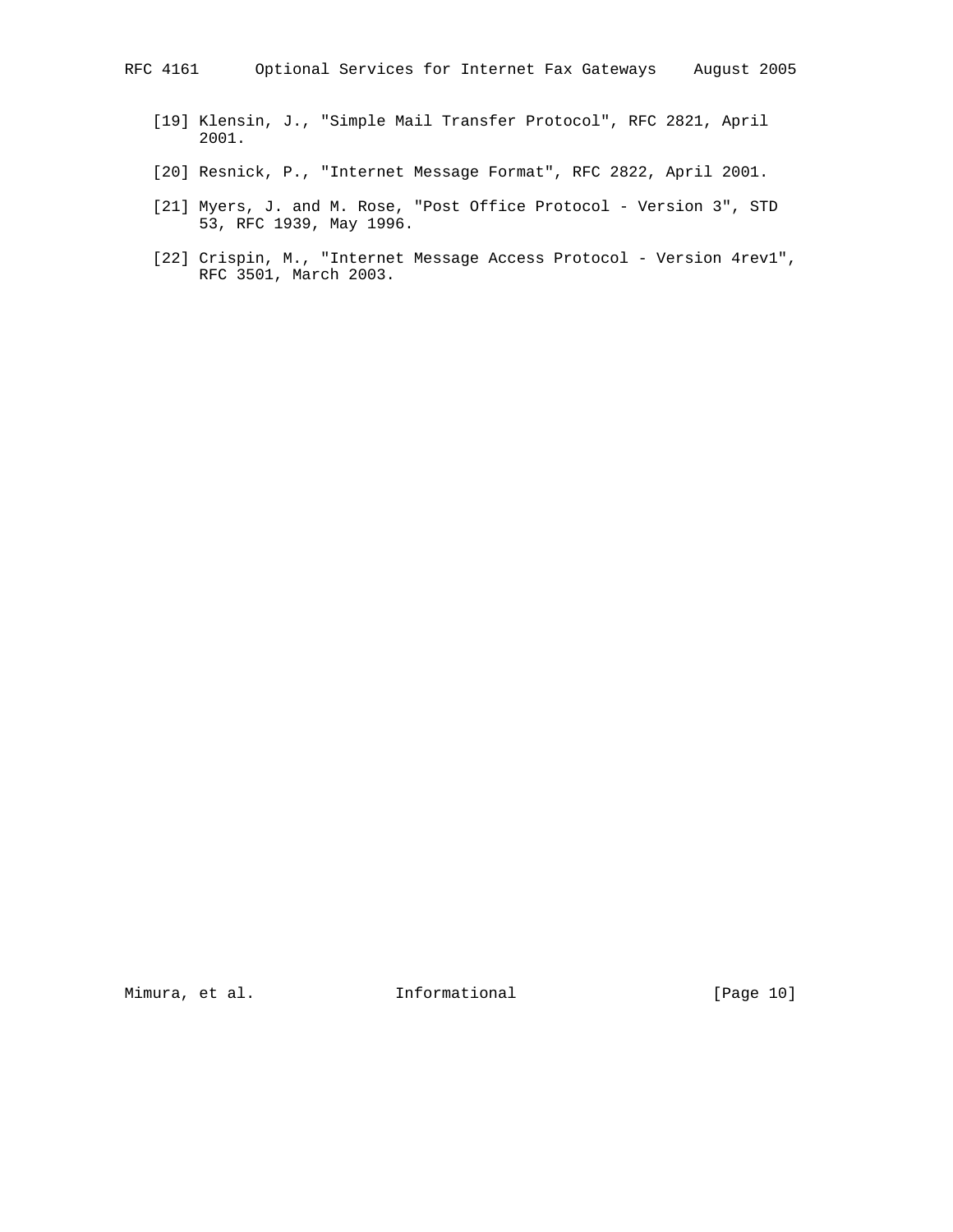Authors' Addresses

 Katsuhiko Mimura TOYO Communication Equipment CO., LTD. 2-1-1 Koyato, Samukawa-machi, Koza-gun Kanagawa-pref., Japan

 Fax: +81 467 74 5743 EMail: mimu@miyabi-labo.net

 Keiichi Yokoyama TOYO Communication Equipment CO., LTD. 2-1-1 Koyato, Samukawa-machi, Koza-gun Kanagawa-pref., Japan

 Fax: +81 467 74 5743 EMail: keiyoko@msn.com

 Takahisa Satoh TOYO Communication Equipment CO., LTD. 2-1-1 Koyato, Samukawa-machi, Koza-gun Kanagawa-pref., Japan

 Fax: +81 467 74 5743 EMail: zsatou@t-ns.co.jp

 Ken Watanabe TOYO Communication Equipment CO., LTD. 2-1-1 Koyato, Samukawa-machi, Koza-gun Kanagawa-pref., Japan

 Fax: +81 467 74 5743 EMail: knabe@ad.cyberhome.ne.jp

 Chie Kanaide TOYO Communication Equipment CO., LTD. 2-1-1 Koyato, Samukawa-machi, Koza-gun Kanagawa-pref., Japan

 Fax: +81 467 74 5743 EMail: icemilk77@yahoo.co.jp

Mimura, et al. Informational [Page 11]